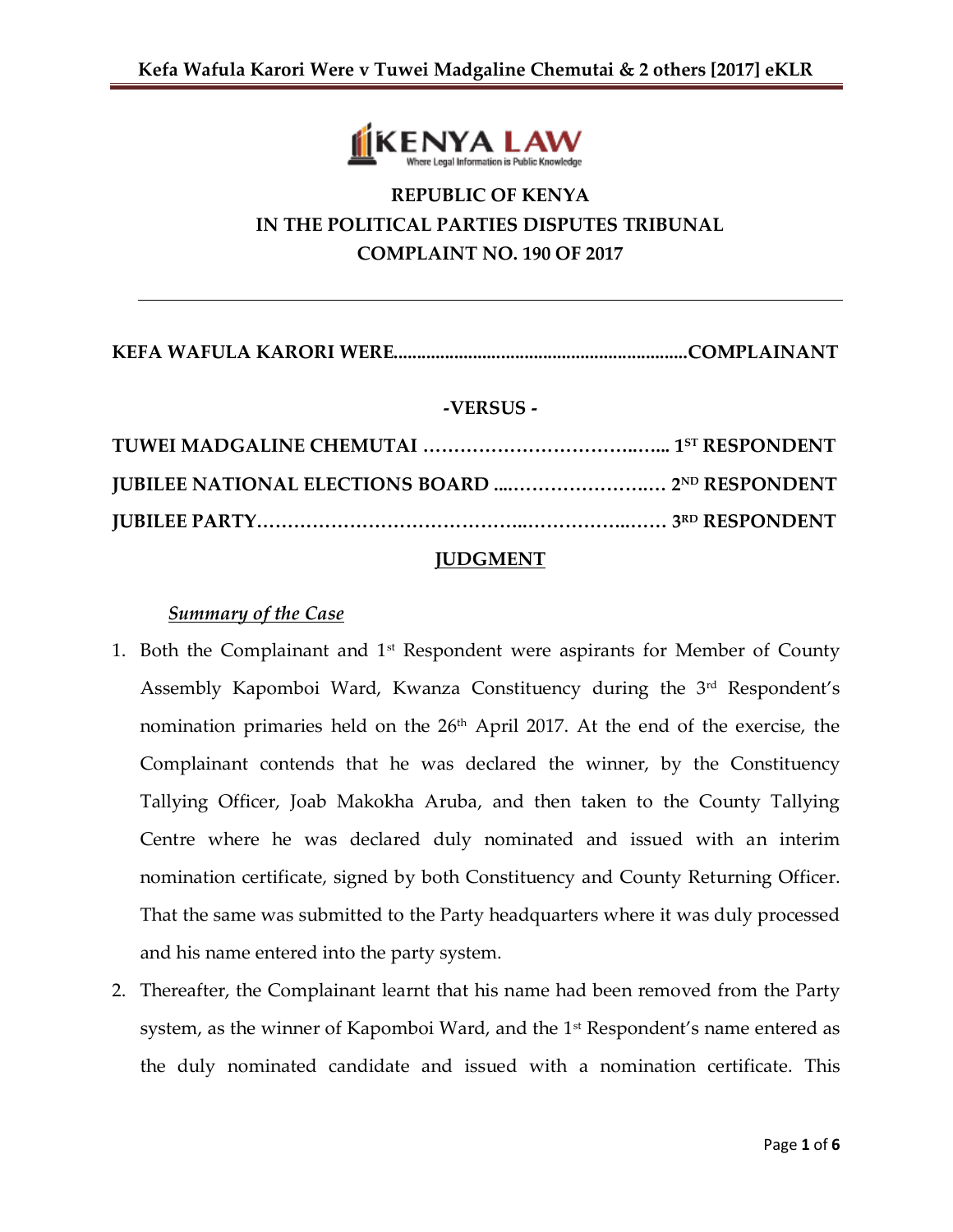aggrieved the Complainant. he filed an appeal with the Party's NAT but it was dismissed on 8<sup>th</sup> May, 2017.

- 3. Further aggrieved, he filed this Complaint seeking the following orders:
	- *(i) That the deadline for vying as an independent candidate be extended and or enlarged for seventy-two (72) hours after the determination of this Complaint.*
	- *(ii) A declaration that the appellant is the duly nominated Jubilee Party Candidate for Kapomboi Ward and the certificate purportedly issued to Tuwei Magdalene Chemutai, is null and void.*
	- *(iii) The name of Tuwei Magdalene Chemutai, be removed from the system and or any other records of Jubilee party showing her as the duly nominated candidate and the name of the appellant, Kefa Wafula Karori Were be inserted and/or reflected in all the Jubilee party records for the nominated aspirants for the 2017 General Elections.*

#### *Submissions*

- 4. The Complainant case is that the results were declared on 27<sup>th</sup> April 2017 at around 11 am at the Constituency tallying Centre, Kwanza Friend School whereby he was declared the winner having garnered 4,195 votes against the  $1$ <sup>st</sup> Respondent 1,836 votes. Thereafter, the Returning Officer one Mr. Joab Makokha Aruba presented him before the County Tally Center whereby he was declared a winner and issued with the interim nomination certificate signed by both the Constituency Returning Officer and the County Returning Officer. He relies upon the bundle of photographs taken at the County tallying centre when being given the interim nomination certificate.
- 5. It is his submission that on the  $30<sup>th</sup>$  April, 2017 upon visiting the Jubilee Offices to take the nomination certificate, he discovered that his name had been removed and replaced with that of the  $1<sup>st</sup>$  Respondent. He avers that the  $1<sup>st</sup>$  Respondent was issued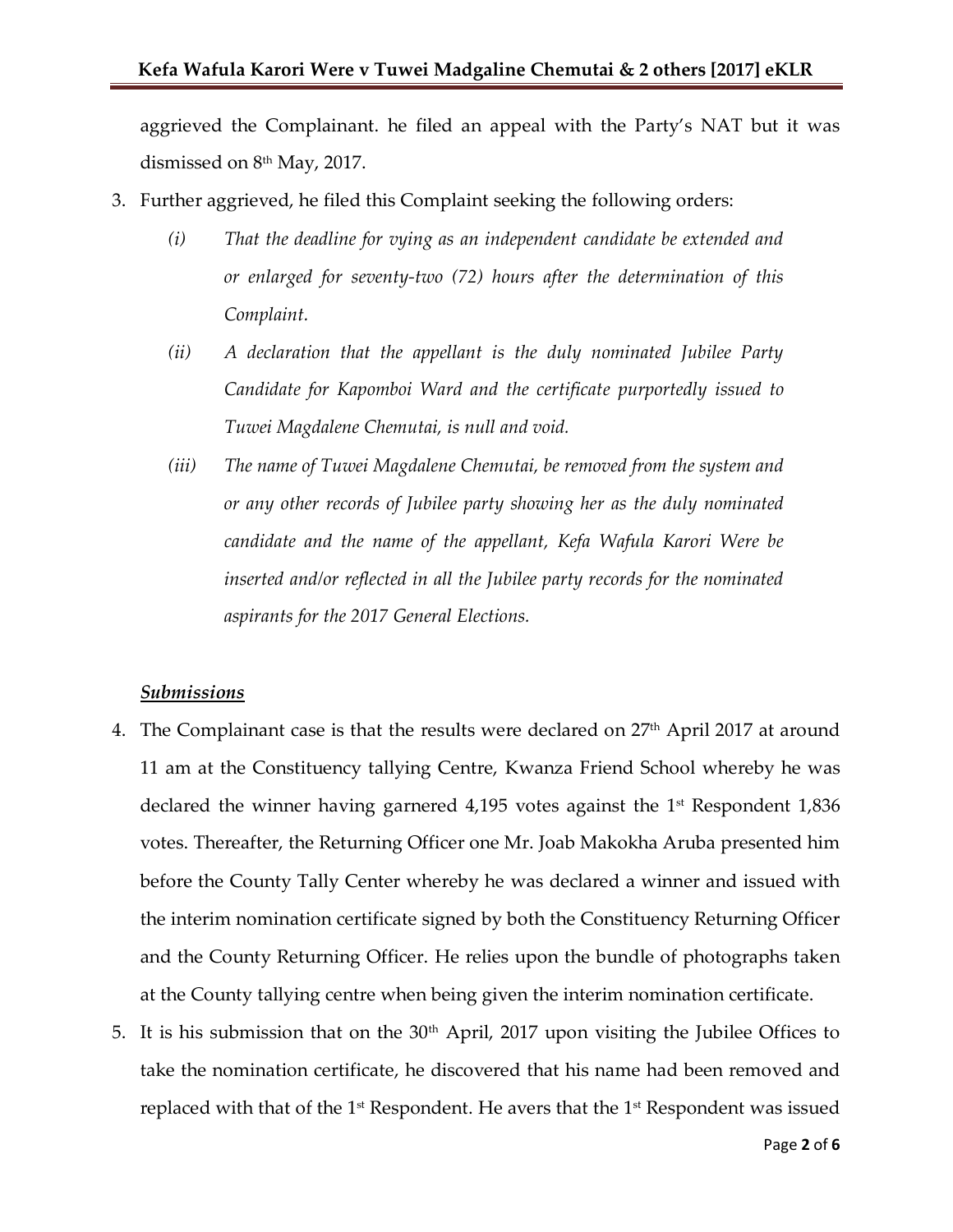with the nomination certificate 2 days after the nomination exercise. The Complainant urges this Tribunal to allow this Complaint and declare that he was the duly nominated Jubilee Party candidate for Kapomboi Ward.

- 6. The  $1<sup>st</sup>$  Respondent submits that she was issued with a nomination certificate duly signed by the tallying officer Kwanza Constituency Mr. Joab Makokha Aruba and the County Returning Officer. Further that the Complainant certificate was signed by the Returning Officer, Endebes Constituency. It is her submission that she was the winner having garnered 2,109 votes against the Complainant's 1,885 votes. She relies upon the decision of the Jubilee NAT rendered on 8th May 2017, which upheld her nomination.
- 7. The 2nd and 3rd Respondents filed their reply to the Complaint on 12th May, 2017. They annexed a copy of the NAT decision dated  $8<sup>th</sup>$  May, 2017. It is submitted that the 2nd and 3rd Respondents have never placed the Complainant's name in their system. They urge that the only proof of winning the primaries is being issued with a provisional certificate which was issued to the  $1<sup>st</sup>$  Respondent. It submits that it has not been shown that the NAT decision was wrong to warrant it being set aside. They cite the case of *John Kiarie Waweru vs Beth Wambui Mugo & 2 others [2008] eKLR*, on the standard and burden of proof. it is further submitted that the votes in the Complainant's Tally were more than the total votes cast: that the Complainant garnered 4,195 votes whereas the total vote cast was 3551.

#### *Issues for determination*

8. The single issue for determination in this matter is: *who between the Complainant and the 1st Respondent holds a valid nomination certificate as the duly nominated candidate for Member of County Assembly for Kapomboi Ward?*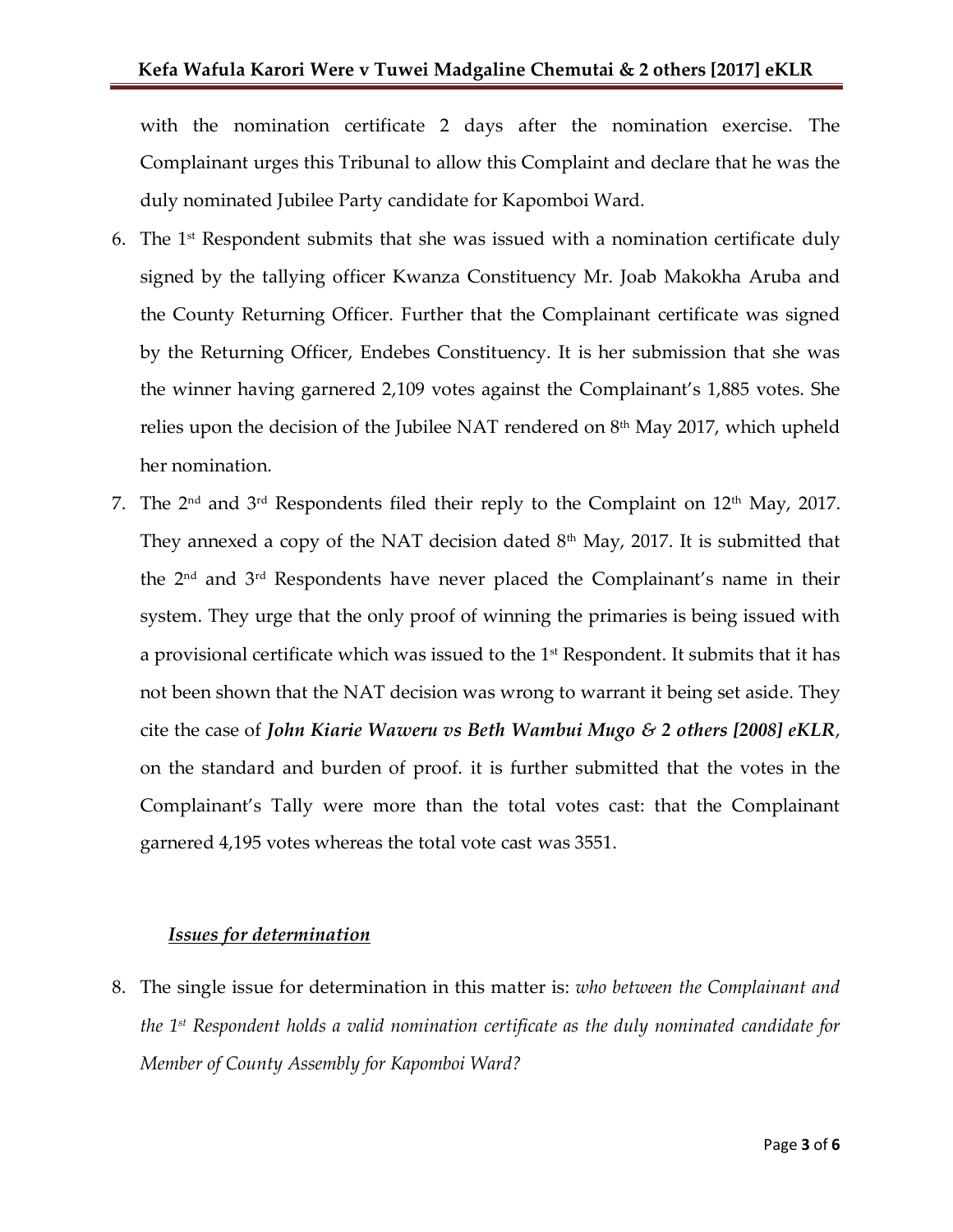#### *Determination*

- 9. The NAT decision considered two issues for determination: *"(i) whether the Complainant had a valid interim Nomination certificate, and if so; (ii) whether the 1 st Respondent forged the Interim certificate of Nomination in her possession."* It is common ground that at some point, each party was issued with interim certificates. The NAT found that the Complainant had not proved that the interim certificate that the 1<sup>st</sup> respondent had had been forged. That was the turning point of the NAT's decision. It then held that: *"As a matter of fact, both parties confirmed that the Interim certificate issued to the Complainant is questionable and has no probative value as it was signed by a Returning Officer of another Constituency being Endebes Constituency, and not that of Kwanza Constituency."* On this ground, the NAT found that the Interim Certificate had been issued by an unauthorized person.
- 10. The two people who would have unraveled the mystery in this matter are the two Returning Officers: from Kwanza Constituency and Endebes Constituency. Both are officials of the Party. The NAT decision does not indicate whether they appeared to give evidence or not. We have perused the record and these two have not filed an affidavit giving an account of what happened. The  $2<sup>nd</sup>$  and  $3<sup>rd</sup>$  Respondents should have had then depose to affidavits on what happened. As the two are officials, of the 2 nd and 3rd Respondents their accounts on the events of the day would have resolved this mystery. without an impartial account of what happened, we are left with two parallel allegations that do not explain each other.
- 11. The Complainant alleges that the nomination certificate issued to the  $1<sup>st</sup>$  Respondent was not based on any declared results and is therefore irregular. He has allegedly produced photographic evidence taken at the Tallying Centre when he was being presented with the nomination Certificate. He states the time, the place and date of issuance of the interim nomination certificate. On the other hand, the  $1<sup>st</sup>$  Respondent submits that she was issued with an interim certificate and relies on the fact that the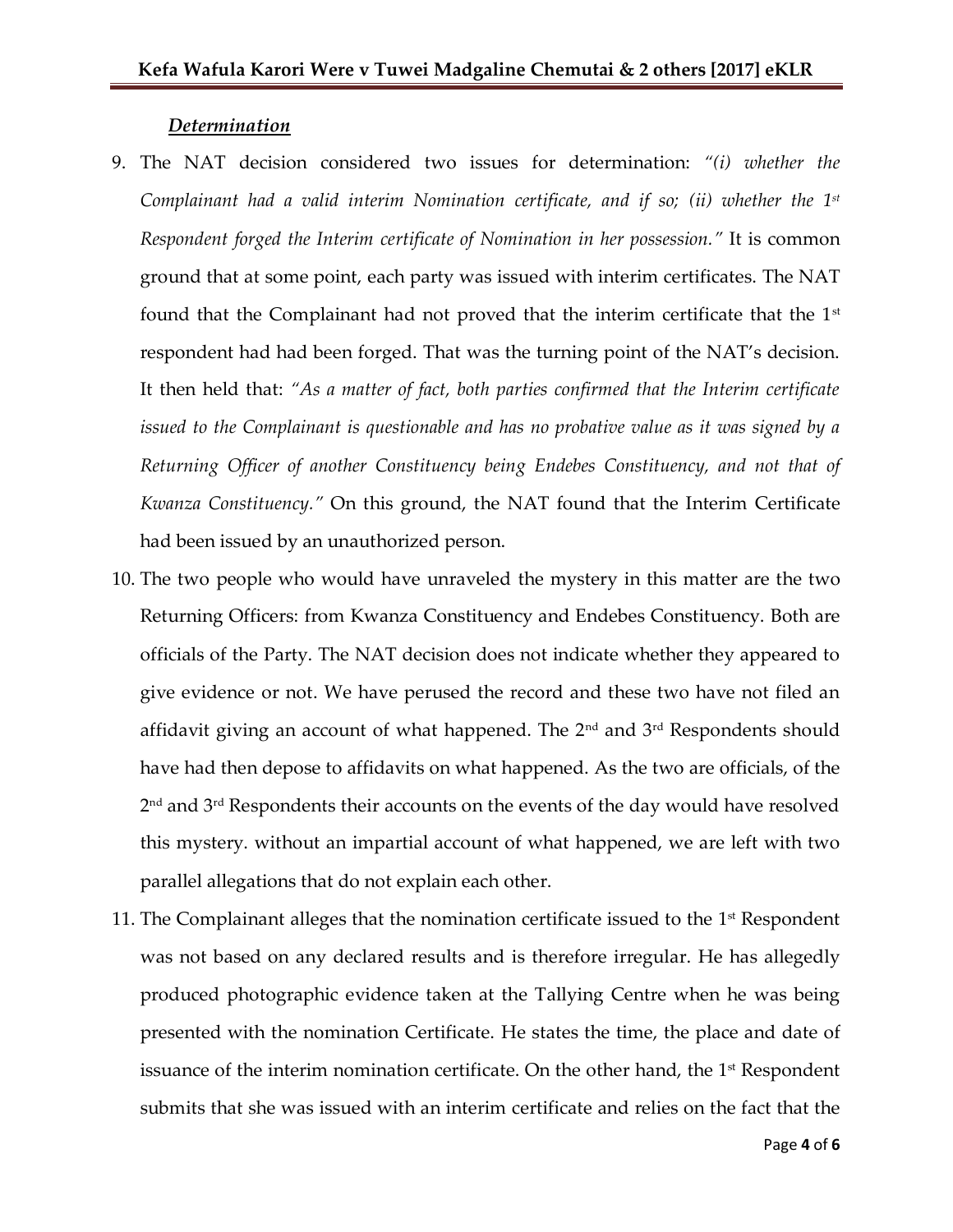Complainant certificate was issued by the Returning Officer from Endebes Constituency and not Kwanza Constituency. The Respondent does not inform this Tribunal as to when and where she was issued with the nomination certificate.

- 12. We find that the NAT decision did not address the crux of this matter. While the NAT focused on the criminal aspect of the certificates: whether the 1<sup>st</sup> Respondent's certificate was a forgery or not, the gist of this case is in determining what actually happened from the tallying point to the declaration of results and the issuance of the certificates. Forgery as alleged herein, should be deferred to a criminal court. Hence we are inclined to set aside the NAT decision.
- 13. The upshot of the foregoing is that the justice of this matter lies in remitting the matter back to the  $2<sup>nd</sup>$  and  $3<sup>rd</sup>$  Respondents for finalization of the nomination process in accordance with the Party's Elections and Nomination Rules. As the contestation is from the tallying point, it would only be prudent that a re-tallying is done in the presence of all the parties and their agents and the results be announced duly by the designated Returning Officer.
- 14. As regards the prayer for extension of time for the deadline for vying as independent candidates, this Tribunal lacks the Jurisdiction to consider such a prayer. We make the following orders;
	- *(1) The Memorandum of Complaint dated 9th May, 2017 is allowed.*
	- *(2) The Jubilee Party National Elections Appeals Tribunal decision dated 8 th May, 2017 is hereby set aside.*
	- *(3) We make the following specific orders:*
		- *(a) The Declaration of the Complainant, Kefa Wafula Karori Were, as the duly nominated Jubilee Party candidate for Member of County Assembly, Kapomboi Ward, Kwanza Constituency, Trans Nzoia County*, *is nullified.*